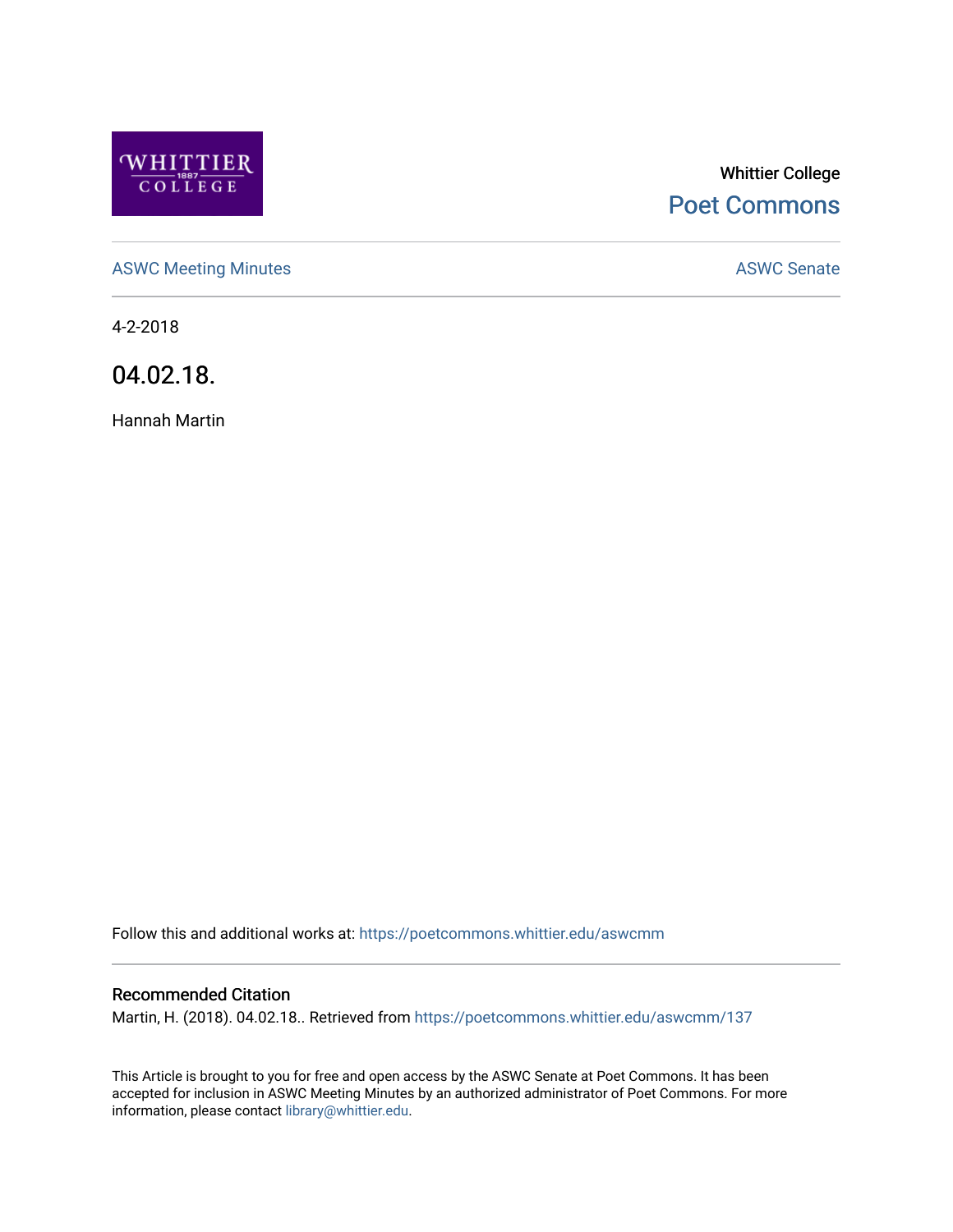# **Meeting Minutes for April 2nd, 2018**

#### **I. Meeting is called to order at 7:07pm**

## **II. Moment of Silence/Inspirational quote**

Success is not final. Failure is not fatal. It is the courage to continue that counts. –<br>*We are all different* **Minutes for April 2<sup>1</sup>, 2018** *Winston Churchill*

Read by Sen. Lowinger

## **III. Mission Statement**

**a.** The ASWC Senate, as the governing body of the Associated Students of Whittier College, is dedicated to the betterment of the college as an institution and as a member of the broader community. The Senate shall assist on-campus clubs and organizations in creating, promoting and implementing dynamic programs and events that involve students and add value to their educational experience. This body will act as an open forum for students to voice their opinions and desires, always keeping the best interests of the ASWC in mind. In all its actions, the Senate will serve the students first with integrity, dedication, responsibility and humility.

#### **Read by Sen. Hills**

#### **IV. Roll Call-Secretary Martin**

- **a. Present:** President Scurr, Vice President Monreal, Treasurer Conlon, Director Zonni, Director Joachim, Representative Bertelsen, Senator Barrientos, Senator Delgado, Senator Reeder, Senator Lowinger, Senator Grossman, Senator Gonzalez, Senator Segura, Senator Hills, Senator Johnson, Senator Olague, Senator Lira, Senator Bang-Guerin
- **b. Absent excused:** Senator Merino, Sen. Trout
- **c. Unexcused:**
- **V. Minutes Amendment/Approval**
	- **a. Minutes from both March 12th and March 26th**
	- **b. Approved by Sen. Johnson**
	- **c. Seconded by Sen. Lowinger**
- **VI. Public Voice**

# **VII. President's Message- President Scurr**

- **a.** First things first, I will not be switching places with President Herzberger tomorrow. Congratulations to the candidate!
- **b.** I attended the Campus Safety Committee on Wednesday, March 28th. Many agenda items were moved to next month, such as student camera project and emergency call boxes, as details are worked out. To follow up to some questions students have had, the notification to March 16th's incident did not include the fact there was a gunshot in Uptown because it was not yet confirmed. Jose Padilla explained they only relay factual information and will advise against entering various areas if necessary as it was in this case. Furthermore, I spoke with Ericka Iniguez about the person who tweeted about and came to campus to burn an LGBTQ flag. She does not report seeing anything new about the suspect, and is checking if anything has surfaced.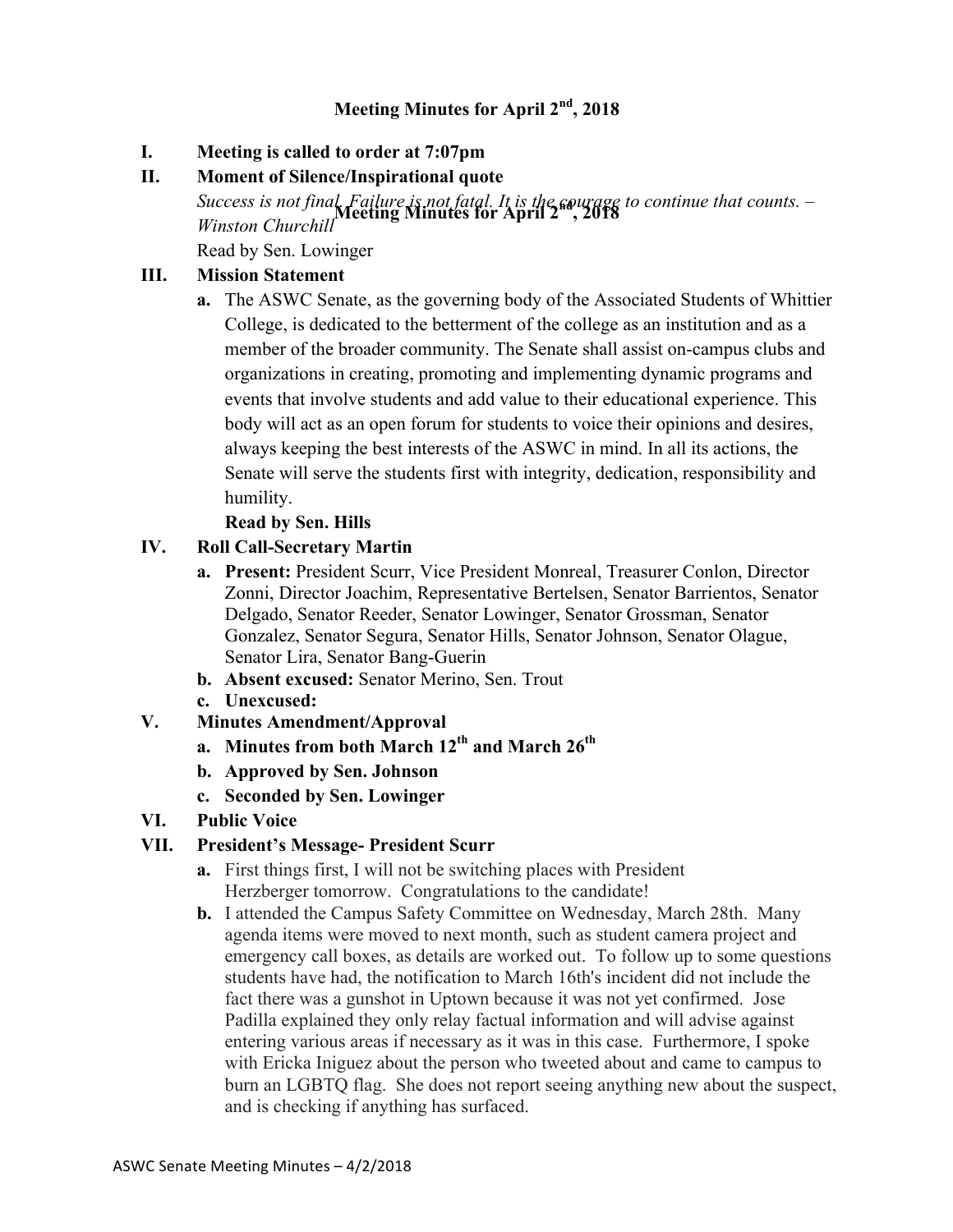- **c.** As a reminder to the table, this coming Sunday is the President's Reception from 12pm-4pm. To all senators, please sign up or indicate why you cannot attend, but please do your best to get there - start reaching out to who you think would fill your shoes best next year!
- **d.** I believe our transition report for Spring may have been too long and so I shortened the form to just a few questions. You have until you vacate your position to fill it out. Please think of what you would have liked to know coming into the position(s) you have held.
- **e.** Stay healthy out there!

#### **VIII. Treasurer's Report- Treasurer Conlon**

- **a.** General Fund Balance: \$651.30
- **b.** Operational Account Balance: \$8491.23
- **c.** Reserve Account Balance: \$2523.15
- **d.** Allocated thus far: \$77662.40
- **e.** First readings: 0
- **f.** Daily Calendar Considerations: 0

#### **IX. Constituent Reports**

- **a.** Academic Affairs Chair *Sen. Trout*
	- a. Dean Good and myself will be hosting a tabling event in front of the Campus Inn on Monday, April 16th from 12-1:30pm. During this time, we will be available to answer any questions and address any concerns students may have about academic life. We will have a box available for students to enter suggestions for new classes to be added at Whittier College. Dean Perez will also be joining us and will be available for questions, comments, and concerns as well.
- **b.** First Year Class Council-*Sen. Barrientos*
	- a.  $N/A$
- **c.** Commuter Representative *Sen. Delgado*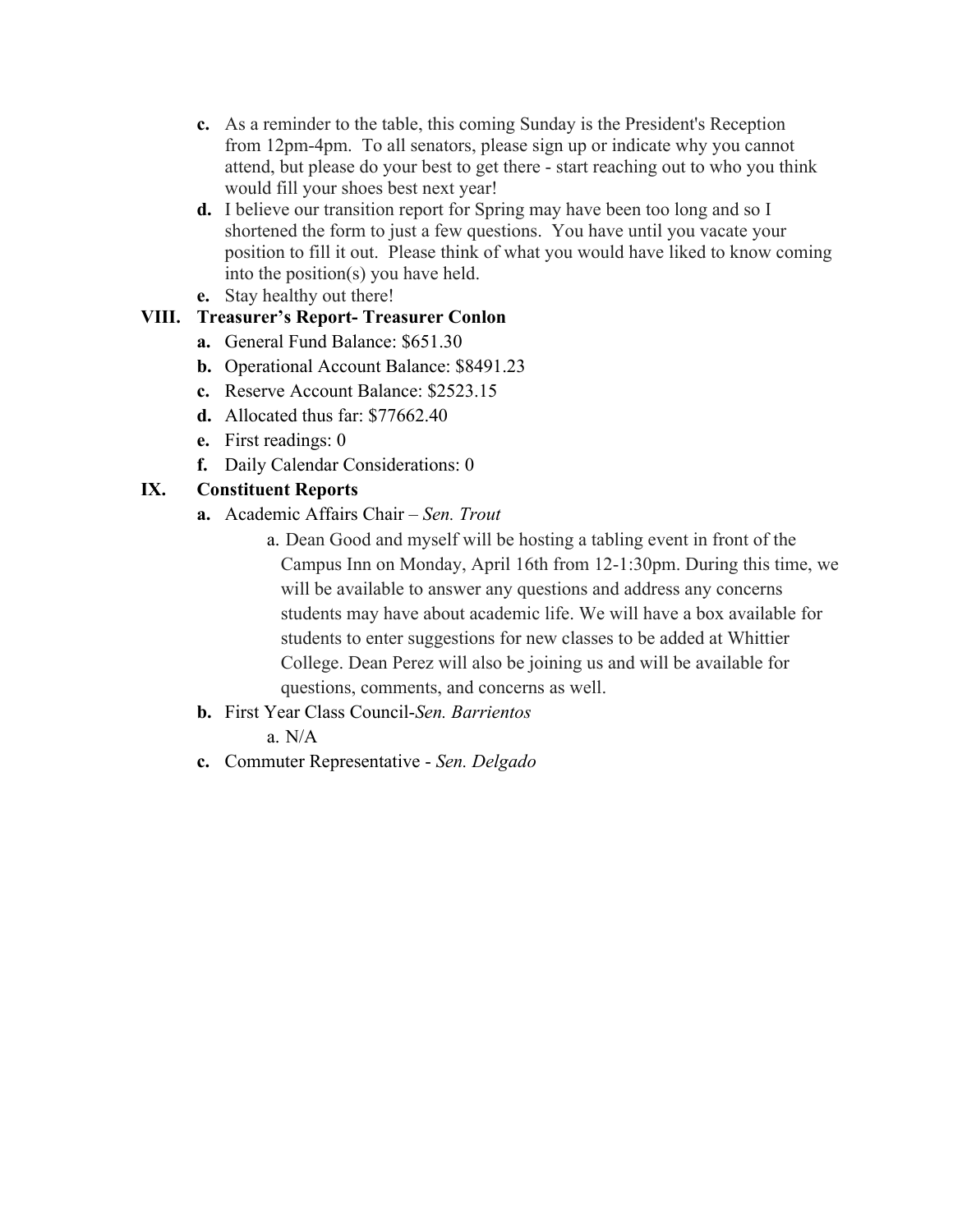

**d.** Residential Hall Representative

a.N/A

- **e.** Student Body Representative *Sen. Grossman* a. N/A
- **f.** Student Body Representative *Sen. Reeder*

Cameras and residential halls:

- Theft from dorms, students get charged when they can't figure out who did it
- Cameras might make students feel more protected and feel safer on campus
- Good investigative/surveillance tool
- Students charged for theft of tvs, stolen laptops
- Camera placement for outside, do not want in the building
- Cameras on campus:
	- Harris 16 cameras
	- Turner 4 cameras
		- 1 camera wasn't enough with stolen TVs
	- Stauffer 4 cameras
	- Ball 1 additional camera (2 installed)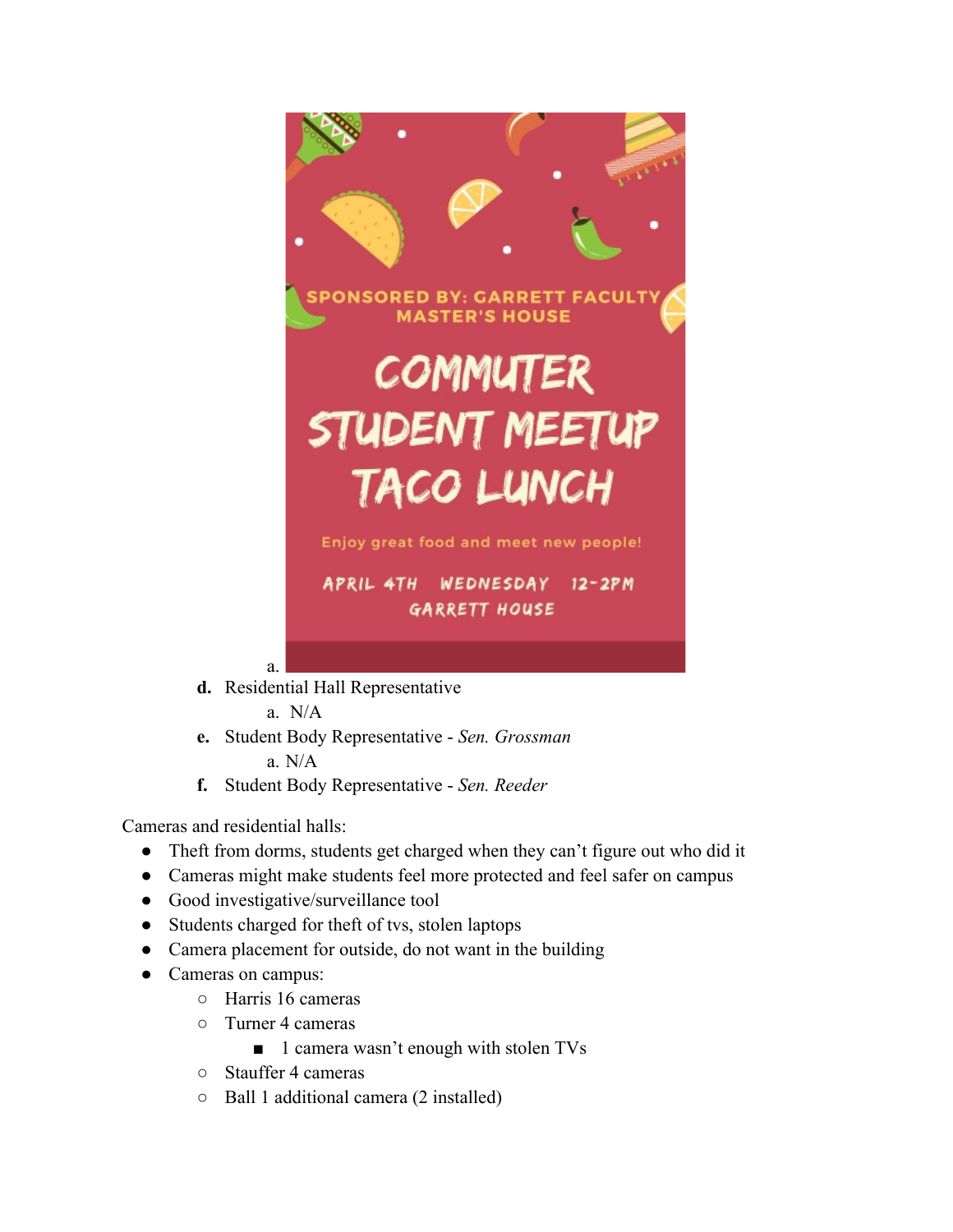- Johnson 3 cameras
	- Why does Johnson have a camera warning sign outside when there aren't any cameras?
- 4 cameras Wanberg
- Trust surveillance system Campus Safety has and they are asking for an expansion of that
- More cameras in parking lots from student feedback survey
- More signage of cameras
- Survey in November (436 responses)
- 393 feel we "need a better surveillance system"
- 284 feel they are "not safe on campus"
- Potential having students through work study sit at main access points in dorms
- Would ASWC help fund? If so, how much?

Thank you to Eryn and Nati for continuing to spearhead this proposal, and we will continue working with the necessary parties to see if this is a plan that we could implement maybe next year.

a.

- **g.** Student Body Representative *NA*
- **h.** Student Body Representative *Sen. Lowinger*
	- a.lack of an international food day in the spring semester.
		- Incidentally, the Farewell Dinner on April 26th will serve

international foods and several of my international constituents have expressed their satisfaction with this event.

Regardless, I am waiting to hear back from the General Manager of Bon Appetite's Whittier branch so that we can schedule a meeting to discuss the possibility of a biannual multicultural celebration.

- b.In addition, a few members of the Sustainability Club asked me about installing hand dryers in the restrooms on campus. I have reached out to the Director of Facilities to explore the possibility of these developments and am waiting to hear back about setting a meeting time. In this meeting, I plan on addressing Whittier College's recycling and food recovery programs. Stay tuned!
- **i.** Diversity Council Representative *Sen. Gonzalez*
	- a. Our next general meeting is tomorrow at 5:30pm in the OEI. We will be discussing logistics for Diversity Council Senior Recognition. b.
- **j.** Inter-Club Council Representative *Sen. Hills*

a. N/A

- **k.** Social Justice Coalition Representative *Sen. Segura*
	- a. Social Justice Week will take place from April 13th to the 20th.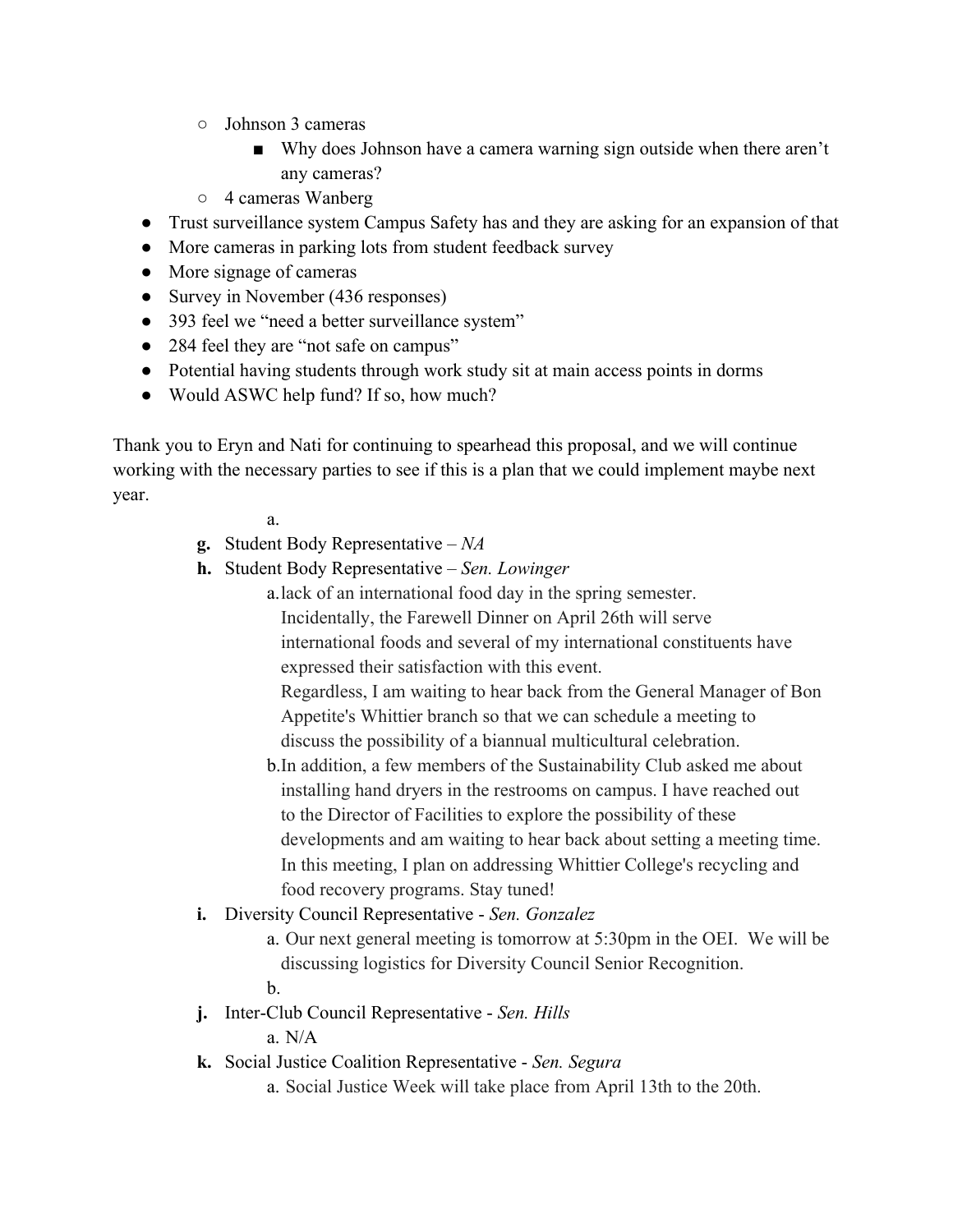- b.The final Social Justice Coalition meeting will take place at the Dezember House from 6pm-7pm on Wednesday April 18th.
- c.We, the Social Justice Coalition, will be having our elections soon. To any person that is interested in Social Justice, this is a great opportunity to become stronger in organizing events. We hope there are some advocates out there that are interested in joining the Social Justice Coalition.

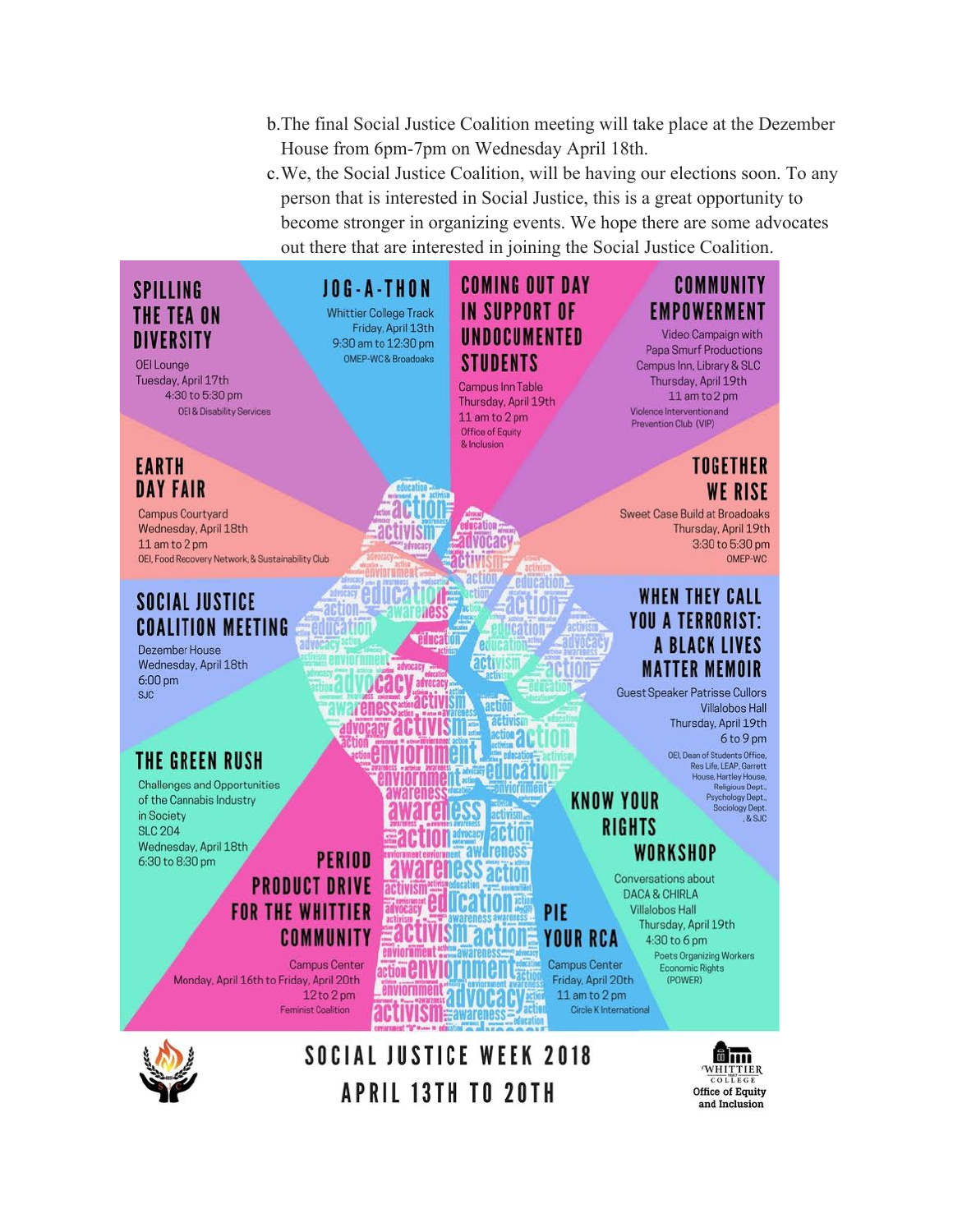- **l.** Media Council Representative *Sen. Merino a. N/A*
- **m.** Poet Student Athlete Leadership Academy Male Rep- *Sen. Johnson*
	- a. **Men's Baseball -** Men's baseball played in four games the last week, going 2-2. They played a single game against Middlebury College, losing 6-4 in extra innings. They then went on to play a three-game series against George Fox and went 2-1. Up next for the Poets is a three-game series against Cal Lutheran this Friday and Saturday.
	- b.**Men's Golf -** The Men's Golf team competed at The West Cup in La Verne last week, finishing in the middle of the pack in a 17 team match. Up next for them is the SCIAC No. 2 matchup in Pasadena this upcoming weekend.
	- c.**Men's Lacrosse -** Lost to Chapman, 17-12. Their next game is a big matchup against Colorado College this Saturday at 1:00pm.
	- d.**Men's Tennis -** Senior, Elmer Van Butselaar, was named the SCIAC athlete of the week for his performances against George Fox and Chapman. The men's tennis team beat Occidental this past weekend 6-3, improving their conference record to 2-0. They currently sit tied for second in SCIAC rankings, with their next match against Caltech this Friday.
	- e.**Men's Track and Field -** The Track and Field team hosted their first home meet since 2009, on the newly renovated Aubrey Bonham Track this past weekend. Notable performances came from Ray Ray Roberson placing 2nd the in the 400m, Julian Sandoval and Ben White placing 1st and 2nd in the 5000m, Hakim Williams, Craig Rogers and Nati Yitayew going 1,2,3 in the 110m hurtles and a 1st place finish by the men's 4x400m team. Way to go Poets!
- **n.** Poet Student Athlete Leadership Academy Female Rep- *Sen. Olague*
	- a.**Women's Golf** traveled to Indio last week to participate in the Bulldog Classic. They came up with a score of 660 over the two days pulling a major upset over No. 8 Berry College. They are ranked 39 nationally and looking to compete in SCIACs #2 this weekend.
	- b.**Women's Lacrosse** faced two games last week falling to George Fox on Monday and picking up a huge win over DePauw 15-11. They travel to Pomona-Pitzer to face the Sagehens in SCIAC play next week.
	- c.**Softball** swept Oxy this past weekend winning 11-4 and 3-2.
	- d.**Women's Tennis** faced a tough week playing four games falling short in all games. They return to SCIAC play this weekend against Cal Tech.
	- e.**Track and Field** hosted their FIRST HOME GAME MEET IN TEN YEARS! The women did an amazing job in all events.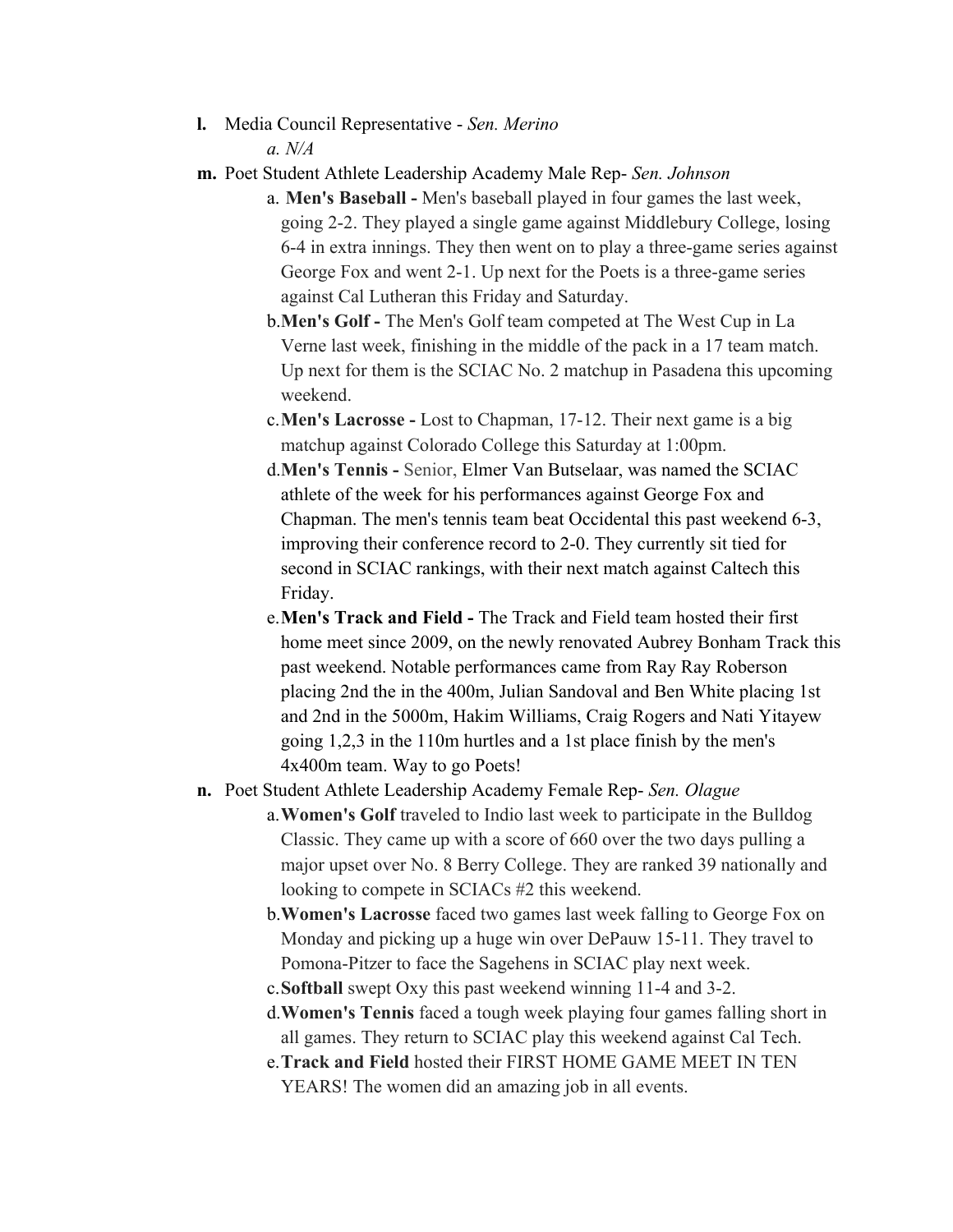f.**Women's Water Polo** had three tough games last week as well facing the Virginia Military Institute, CMS, and Pomona-Pitzer.

**o.** Inter-Society Council Male Rep- *Sen. Lira*

a.Sachsens: April 28, 3 to 7 Psychedelic Circus

**p.** Inter-Society Council Female Rep- *Sen. Bang-Guerin* a.Palmers: Scholarship event april 3rd, Club 88 6 to 8 b.Ionians: Blaze fundraiser on the 20th of April.

#### **X. Committee Reports**

**a.** Administrative –*Vice President Monreal*

a.  $N/A$ 

**b.** Budget- *Treasurer Conlon*

a. N/A

**c.** Campus Relations- *Director Joachim*

a. N/A

- **d.** Elections- *Secretary Martin*
	- a. The info session for elections takes place TOMORROW at 12:30-1:30 in HOOVER 100. If you want to run, you need to attend or reach out to me. b. Elections will be APRIL  $18^{TH}$ !
- **e.** Program Board *Director Zonni*
	- a.THIS FRIDAY, APRIL 6 IS WHITTFEST!! YAY!!! Make sure to pick up your tickets from LEAP before 5pm on Thursday, April 5!
	- b.We've had just shy of 550 tickets be picked up so make sure to get yours soon!! You don't want to miss out!
	- c.We had our final walk through today with Campus Safety, Whittier PD, CSC Security, our Production Company, our Fencing Team, Facilities and the WhittFest Chairs.
	- d.THIS Wednesday(April 4), we will be outside of the CI, hosting "Welcome to WhittFest: A Preview Party" and will hosting ticket pick-up! PLUS--Pick up your tickets then and be entered to our FINAL Meet & Greet Opportunity! ;)
	- e.After hearing concerns from constituents at last weeks meeting, we double checked our budget to ensure we are in no way over budget. We are very careful with our funds and work within our means to bring the BEST events we can to campus for our fellow Poets!
	- f. We had a very successful, and entertaining Comedic Magician Show by Ben Seidman last week! We loved having him on campus!
	- g.SpringFest will be from 3-6 in the North Lawn just before WhittFest! We'll have fun events and displaced dinner! 100 Commuter Vouchers will be available!
	- h.We would like to thank FCC for helping to fund the SpringFest dinner Commuter Vouchers!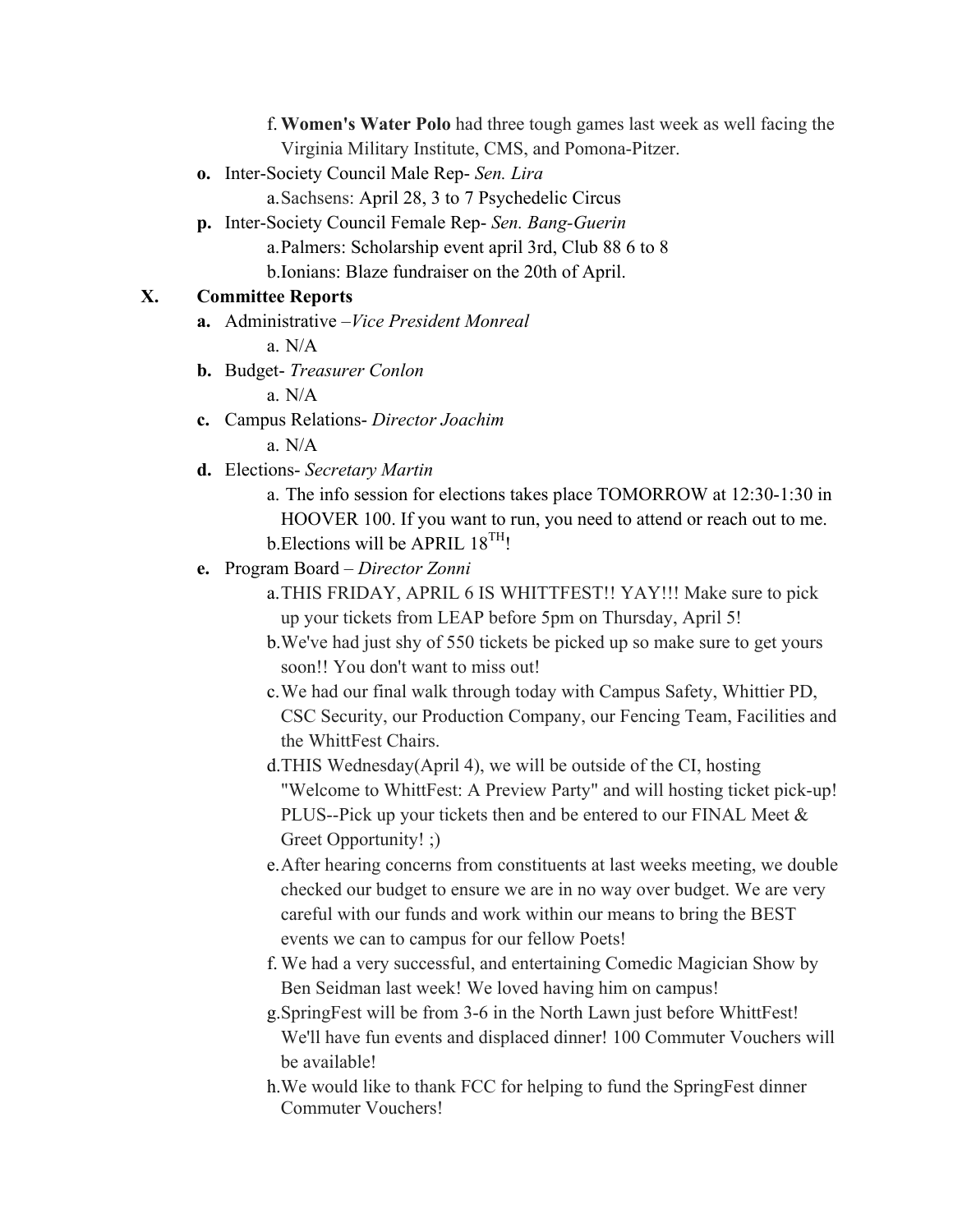- **f.** Advocacy- *President Scurr*
	- a. Will not be meeting tomorrow to support Elections' Informational

Meeting. Advocacy Members, find and bring people to Elections, please! b.I spoke with Sarah Dudley about our menstrual care project. Facilities is pulling together their own tally of current machine locations, as they did not have one on hand. I will follow up tomorrow to ensure this is still being done. I spoke with director Estrella at the Campus Safety Committee. He has spoken with VP of Finance Jim Dunkelman, and they have concerns over sustainability of the project. We as students need to show them it is possible. When we meet next Tuesday, it will be to finalize a bill and have it read in the last few meetings of the semester. The bill will have goals of displaying proof of concept at similar schools, projected cost for WC, how it's sustainable, etc.

- **g.** Culinary- *Director Zonni*
	- a. We meet on Wednesdays at 2 in the Senate Office!
	- b.Last week, I met with Lucille from Bon Appetite to discuss concerns brought to our attention. She was very open to what we had to say and will be implementing some positive changes :)
	- c.There will be a displaced dinner on the North Lawn this Friday, April 6, before WhittFest! 100 Commuter Vouchers will be available--see you there!
- **h.** Student Feedback- *Sen. Olague* 
	- a. Nothing new to report
- **i.** Student Finance *Treasurer Conlon* a. N/A
	-
- **j.** Environmental-*Rep. Bertelsen*
	- a.Met with Rebecca and the local artist (Dennis McGonagle) and we discussed the plans for the mural. A draft of the mural will be done by the end of April, and President Hershberger and the Dean of Students will look at it.
	- b.Funding has been very successful and just met with the reserve account. More info next Senate meeting.
	- c.I will not make it to Environmental Committee meeting this Thursday at 6:30 because of my senior project presentation. Please contact me with any concerns you have, please.
	- d.I will schedule a meeting with Jonathan Estrella to go over a new sustainability plan letter to be sent to the new president of Whittier College.

# **XI. First Readings**

**XII. Daily Calendar Considerations**